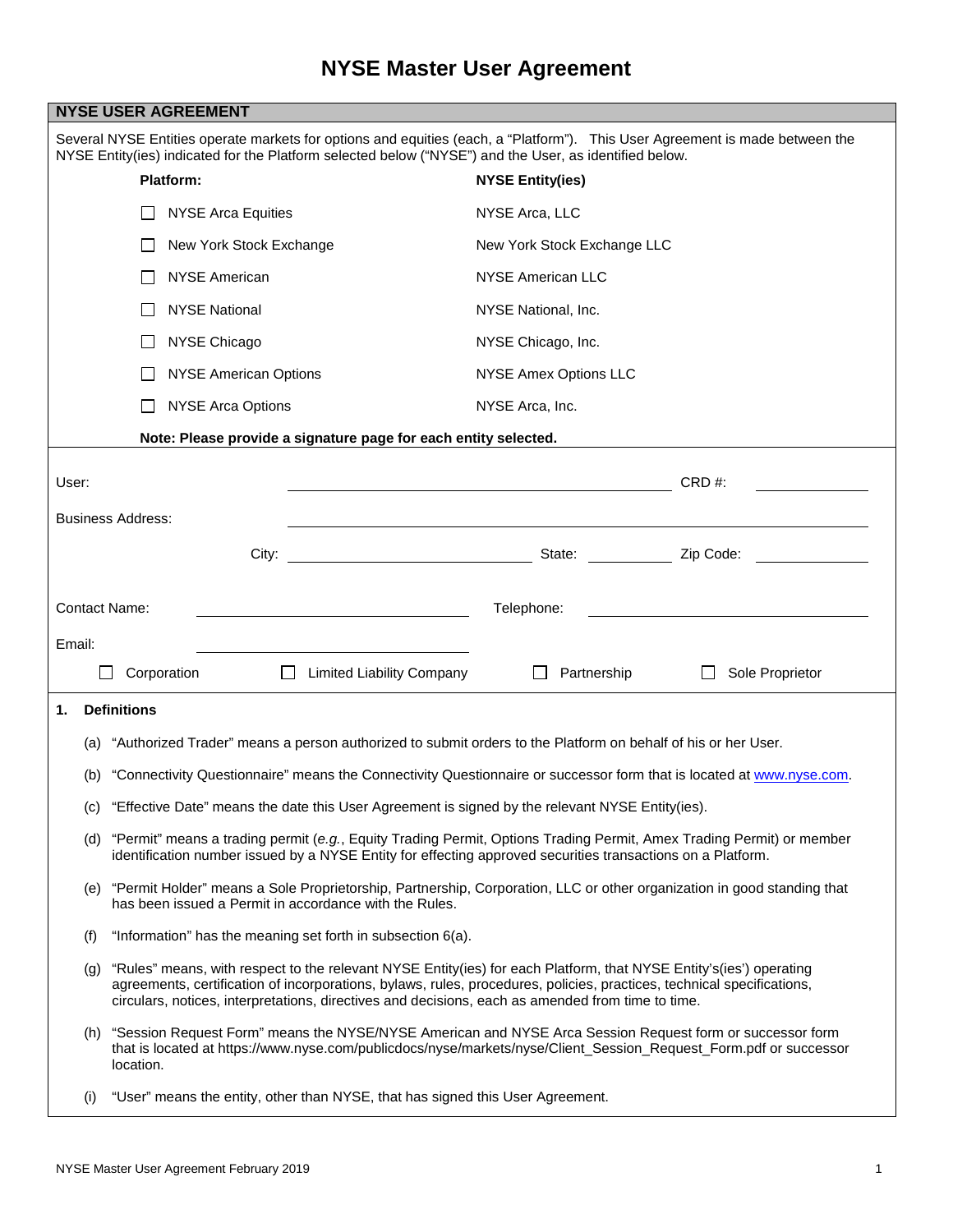# **2. Rights and Obligations**

- (a) Access. Pursuant to the terms and conditions of this User Agreement, NYSE grants the User a personal, non-exclusive, non-transferable, revocable (at will) right to connect to and access the Platform only in accordance with the then-current Rules and User's obligations under this User Agreement and solely for the purpose of placing orders with the Platform for execution and for receiving information from the Platform about these orders. Further, NYSE grants to User a perpetual, non-exclusive, non-assignable, non-transferable, worldwide irrevocable, royalty-free, fully-paid up license to use, reproduce, display, compile, modify and create derivative works (which derivative works are the exclusive property of User), the information and data received during the term of this Agreement through the Platform even after termination or cancellation of this Agreement. The User is solely and exclusively responsible for any hardware, software, communication equipment, communication services, information formatting requirements or other items or services necessary for accessing and using the Platform. User must request connection to the Platform in a Connectivity Questionnaire accepted by NYSE and must document all requested connectivity in a Session Request Form. For clarity, this license does not permit User to distribute or have distributed data made available from the Platform as a stand-alone commercial service or as part of a compilation, along with data supplied from other Users, in competition with data services of NYSE or an affiliate of NYSE, though User may distribute derivative works it has created under the license set forth in this Section 2(a) as a stand-alone commercial service.
- (b) Restrictions on Use; Security. Except as permitted under this Agreement, User may not sell, lease, furnish or otherwise permit or provide access to the Platform or any information or data made available from the Platform to any other entity or to any individual that is not User's employee, customer, agent or regulator; provided User may provide access to information or data made available from the Platform when compelled to disclose pursuant to legal process provided by a court of competent jurisdiction or other governmental entity or regulatory or self-regulatory authority to whose jurisdiction the receiving party is subject. User accepts full responsibility for its employee's, customers' and agent's connection to and use of the Platform and for their compliance with the Rules and the User's obligations under this User Agreement. User shall ensure its employees, customers and agents are made aware (to the extent necessary) of the terms of this User Agreement and that all relevant rights and obligations are reflected in the User's contractual relationships with these third parties (to the extent appropriate). User shall not and shall not allow any other party to alter, decompile or disassemble any code underlying the Platform, attempt to circumvent any security protections for the Platform or interfere with or disrupt the Platform or any servers or networks connected to the Platform. User shall ensure that there is no unauthorized use of or access to the Platform, including unauthorized entry of information into the Platform, or the information and data made available by the Platform. User is responsible for all orders, trades and other messages and instructions entered, transmitted or received under identifiers, passwords and security codes of Authorized Traders, and for the trading and consequences of these orders, trades and other messages and instructions. Unless otherwise expressly authorized in writing, the Rules or as otherwise permitted by law, User, including any service bureau or public extranet, may not redistribute the information and data made available by the Platform.
- (c) User Information. As consideration for receiving authorization to use the Platform, User grants to NYSE a perpetual, non-exclusive, non-assignable and non-transferable (except in both cases as set forth in Section 11), world-wide, irrevocable, royalty-free, fully-paid-up license to use, reproduce, display, compile, modify and create derivative works (which derivative works are the exclusive property of NYSE) of the information and data supplied by User to the Platform, including information or data of or related to User's customers and agents (collectively, "User Data"). User represents and warrants that User owns or has sufficient rights in the information and data to authorize NYSE to perform all of its obligations under this User Agreement and that may be required for User's and NYSE use of the information and data. User represents and warrants that use or delivery of this information and data by User and NYSE: (i) does not violate any copyright, patent, trademark or trade secrets law; (ii) is not an infringement of any kind of any rights of any third party; (iii) does not constitute defamation or invasion of the right of privacy or publicity; and (iv) will not violate any applicable law, regulation or the Rules. No provision in this Agreement impairs any right, interest or use of the information and data supplied by User granted by operation of Securities and Exchange Commission ("SEC") rules or any other rule or law. Except as set forth in this Section 2(c), the parties agree that this Agreement does not grant NYSE any license with respect to User's technology, patents, copyrights, or any other intellectual property.
- (d) Fees. User shall pay when due all amounts payable arising from User's access to the Platform. These amounts include applicable exchange and regulatory fees.
- (e) Order Designation. All orders and any trades resulting from these orders are the responsibility of the Permit Holder from which the orders originated.
- (f) Market Data. User acknowledges that NYSE sells market data products incorporating data from users of the Platform (including User Data) ("Market Data Products") and agrees that nothing in this Agreement other than Section 6(e) interferes with or will be deemed to interfere with NYSE's rights to sell Market Data Products. NYSE shall file fees for any Market Data Products (other than historical and reference data products) with the SEC.
- (g) Reverse Engineering. NYSE shall not reverse engineer, decompile, disassemble, or otherwise attempt to derive User's proprietary trading strategies, including algorithms used by User.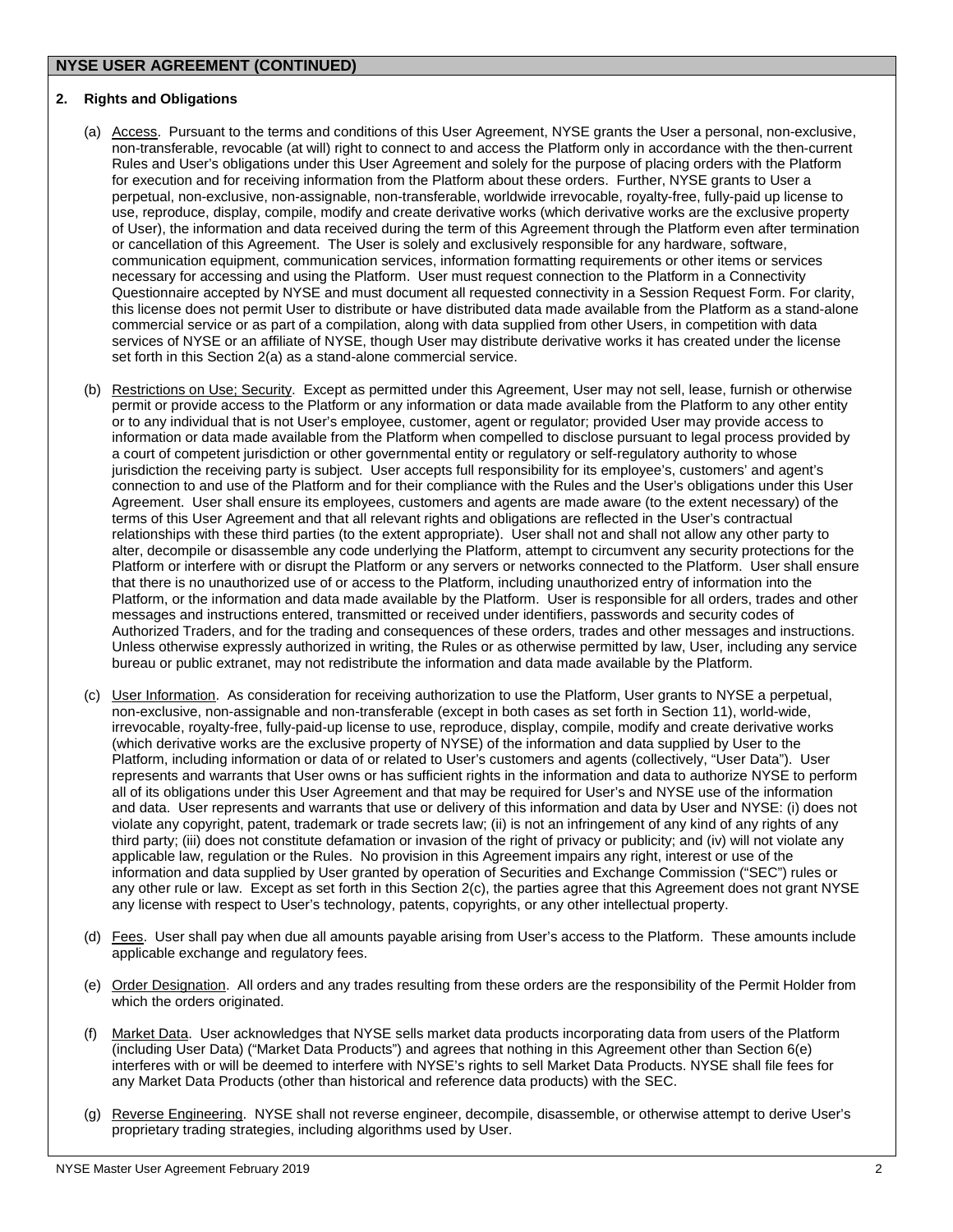### **3. Compliance**

- (a) Compliance with the Rules and Law. User acknowledges that connection to and use of the Platform is governed by the Rules. User represents and warrants that: (i) it will use the Platform only if and when it is authorized to use the Platform pursuant to the Rules and when User is a Permit Holder; (ii) it will comply with the Rules and all applicable laws and regulations, and only connect to and use the Platform in compliance with the Rules and all applicable laws and regulations; (iii) it is and will remain responsible for its connection to and use of the Platform and the connection to and use of the Platform by any of its employees, customers and agents; and (iv) it will familiarize all Authorized Traders with all of User's obligations under this User Agreement and will ensure that they receive appropriate training prior to any use or access to the Platform.
- (b) Monitoring. NYSE may monitor the User's connection to and use of the Platform for compliance with all applicable laws, regulations, the Rules and this User Agreement. User shall monitor its employees, agents and customers for compliance with the Rules, the rules and regulations of any self-regulatory organizations of which User is a member, all other applicable regulations and all applicable federal and state laws.
- (c) Integrity of the Platform. User shall not: (i) alter the information or data supplied to or received from the Platform in violation of the Rules, (ii) materially affect the integrity of the information or data supplied to or received from the Platform, or (iii) supply or render information or data to or from the Platform that is illegal, inaccurate, unfair, uninformative, fictitious, misleading or discriminatory. User shall not permit its employees, agents, or customers to interfere with or adversely affect the Platform or any connection to and use of the Platform by any other authorized individuals or entities.
- (d) Indemnity. User shall indemnify, defend and hold NYSE and its affiliates, officers, directors, employees and agents harmless from and against all claims, demands, losses, costs, expenses, obligations, liabilities, damages, recoveries and deficiencies, including interest, penalties and attorneys' fees, (collectively, "Claims"), arising from or as a result of (i) User's breach of its obligations under this User Agreement; (ii) NYSE's use or disclosure of User's Information or information in accordance with Section 6(b) (except when used or disclosed for a non-regulatory purpose) or (iii) otherwise from User's connection to and use of the Platform (including connection and use by User's employees, customers and agents) or misuse of the information and data received during the term of this Agreement from the Platform, except in all cases (i)-(iii) to the extent the Claims arise from NYSE's gross negligence, willful misconduct, fraud, breach of this User Agreement or where the Rules provide for liability on the part of NYSE. NYSE may participate, at its own expense, in any defense and settlement directly or through counsel of their choice and User shall not, without the prior written consent of NYSE, enter into any settlement agreement: 1) on terms that would diminish the rights provided to NYSE or increase the obligations assumed by NYSE under this User Agreement, and 2) which does not include an unconditional release of NYSE by every claimant or plaintiff from all liability in respect to the claim, demand, expense, obligation, liability, damage, recovery or deficiency.

### **4. Change of the Platform**

Nothing in this User Agreement constitutes an obligation by NYSE to continue or support any aspect of the Platform in its current form or previous forms. NYSE may from time to time make additions, deletions or modifications to the Platform. NYSE may temporarily or permanently, unilaterally condition, modify or terminate the right of any individuals or entities to access, receive or use the Platform in accordance with the Rules. Further, NYSE may temporarily or permanently terminate the right of any individuals or entities to access the Platform at any time.

### **5. Ownership**

All patents, copyrights, trade secrets, trademarks and other property rights in or related to the Platform and the information and data made available through and/or generated as a result of the Platform (including compilation rights in information and data) are and will remain the exclusive property of NYSE or its licensors. User shall attribute the source as appropriate under all circumstances. For the avoidance of doubt, User retains ownership of all intellectual property rights in and related to its systems, User Data, name, trade name, trademarks and service marks.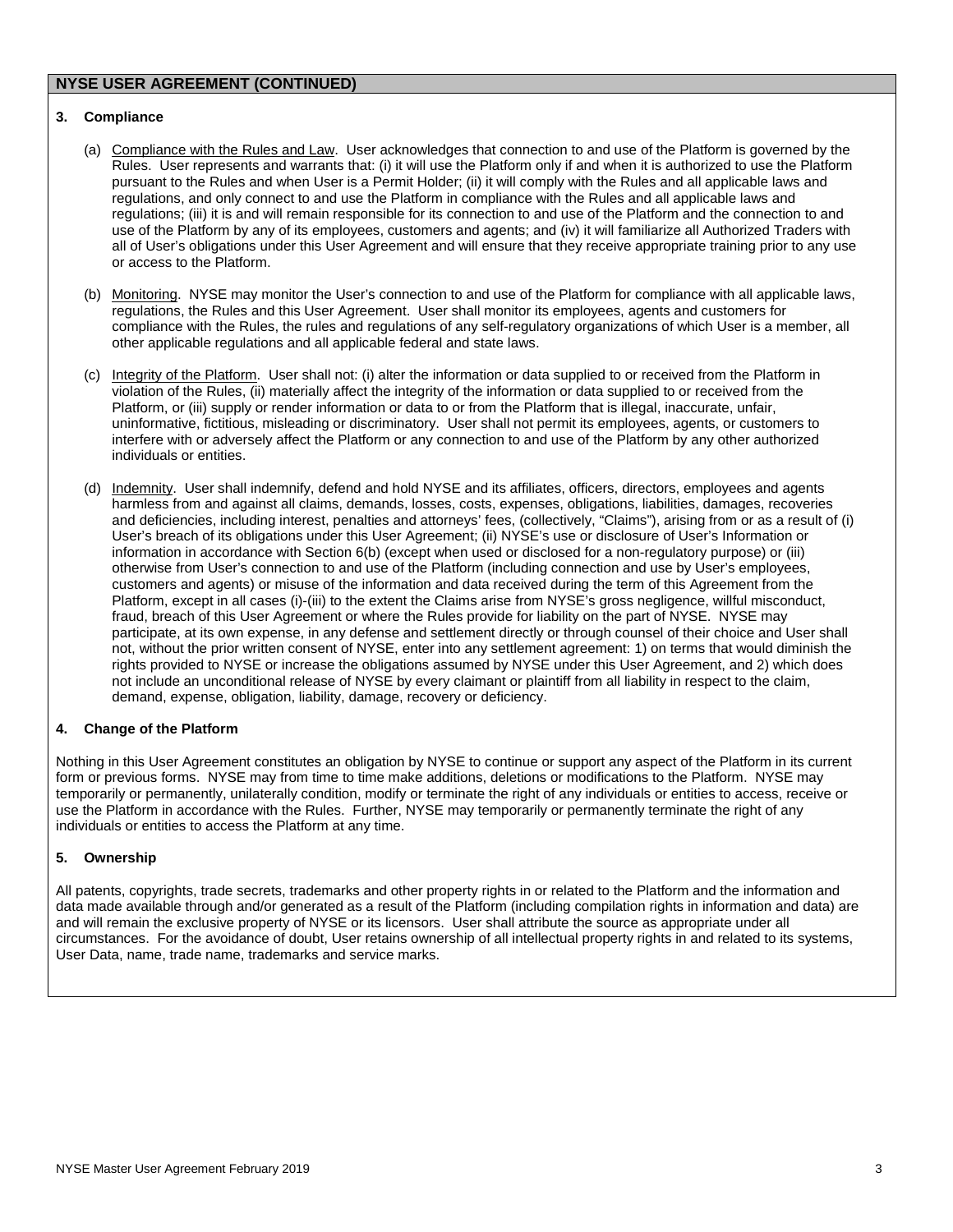### **6. Information**

- (a) Confidentiality. Both parties acknowledge that: (i) the Platform and the information and data made available in the Platform (excluding User Data) incorporate confidential and proprietary information developed, acquired by or licensed to NYSE, including confidential information of NYSE or other entities, and (ii) each party may receive or have access to other proprietary or confidential information disclosed and marked as confidential by the disclosing party (the confidential and proprietary information in (i) and (ii), collectively, the "Information"). Except as set forth in this User Agreement, the receiving party shall use the disclosing party's Information solely to perform its obligations under this User Agreement. The receiving party shall take all precautions necessary to safeguard the confidentiality of the disclosing party's Information, including: (i) those taken by the receiving party to protect its own confidential information, and (ii) those which the disclosing party may reasonably request from time to time.
- (b) Disclosure. The receiving party shall not disclose, in whole or in part, the disclosing party's Information to any person, except as specifically authorized under this User Agreement. User shall not disclose any data or compilations of data made available to User by the Platform without the express, prior written authorization of NYSE or as specifically authorized under this User Agreement. User consents to NYSE disclosing Information: (i) in accordance with its regulatory obligations, and (ii) to ICE and any affiliates of ICE, subject to the restrictions set forth in this User Agreement. User specifically consents to the disclosure of its Information to the consolidated audit trail pursuant to SEC Rule 613(j)(2) and the Rules.
- (c) Unauthorized Use or Disclosure. The parties acknowledge that any unauthorized use or disclosure of the disclosing party's Information may cause irreparable damage to the disclosing party. If an unauthorized use or disclosure occurs, the receiving party shall immediately notify the disclosing party and take at its expense all steps necessary to recover the disclosing party's Information and to prevent its subsequent unauthorized use or dissemination, including availing itself of actions for seizure and injunctive relieve. If the receiving party fails to take these steps in a timely and adequate manner, the disclosing party may take them at the receiving party's expense, and the receiving party shall cooperate reasonably in the actions that the disclosing party may request.
- (d) Limitation. Unless otherwise required by law, regulation or the Rules, the receiving party has no confidentiality obligation with respect to any portion of the disclosing party's Information that: (i) the receiving party independently developed before receiving the Information from the disclosing party, (ii) the receiving party lawfully obtained from a third party under no obligation of confidentiality, (iii) is or becomes available to the public other than as a result of an act or omission of the receiving party or any of its employees or (iv) the receiving party is compelled to disclose pursuant to legal process provided by a court of competent jurisdiction or other governmental entity or regulatory or self-regulatory authority to whose jurisdiction the receiving party is subject.
- (e) Non-attribution. NYSE shall not disclose data that directly or indirectly identifies User except: i) when NYSE has received User's prior, written consent; ii) when allowed by the Rules (other than Rules for market data products) or required by law, regulation or government rule; iii) restricted access on a delayed, aggregated basis of an issuer's securities to employees of that issuer that are not trading and dealing personnel; or (iv) as part of post-trade information customarily provided to parties to a trade in equity options.

### **7. Disclaimer of Warranty**

THE PLATFORM AND ANY CONNECTIVITY TO THE PLATFORM IS MADE AVAILABLE "AS IS" AND WITHOUT WARRANTY OF ANY KIND. ALL WARRANTIES, CONDITIONS, REPRESENTATIONS, INDEMNITIES AND GUARANTIES WITH RESPECT TO THE PLATFORM, ANY CONNECTIVITY TO THE PLATFORM AND ANY DATA, SOFTWARE OR INFORMATION MADE AVAILABLE IN THE PLATFORM OR THE CONNECTIVITY BY NYSE OR ITS LICENSORS, WHETHER EXPRESS, IMPLIED OR STATUTORY, ARISING BY LAW, CUSTOM, PRIOR ORAL OR WRITTEN STATEMENTS BY NYSE OR ITS AGENTS, AFFILIATES, LICENSORS OR OTHERWISE (INCLUDING ANY WARRANTY OF SATISFACTORY QUALITY, ACCURACY, UNINTERRUPTED USE, TIMELINESS, LATENCY, TRUTHFULNESS, SEQUENCE, COMPLETENESS, MERCHANTABILITY, FITNESS FOR PARTICULAR PURPOSE , NON-INFRINGEMENT OR THAT THE PLATFORM OR CONNECTIVITY IS FREE OF VIRUSES OR OTHER HARMFUL COMPONENTS AND ANY IMPLIED WARRANTIES ARISING FROM TRADE USAGE, COURSE OF DEALING OR COURSE OF PERFORMANCE) ARE OVERRIDDEN, EXCLUDED AND DISCLAIMED TO THE FULLEST EXTENT PERMITTED BY APPLICABLE LAW OR RULES.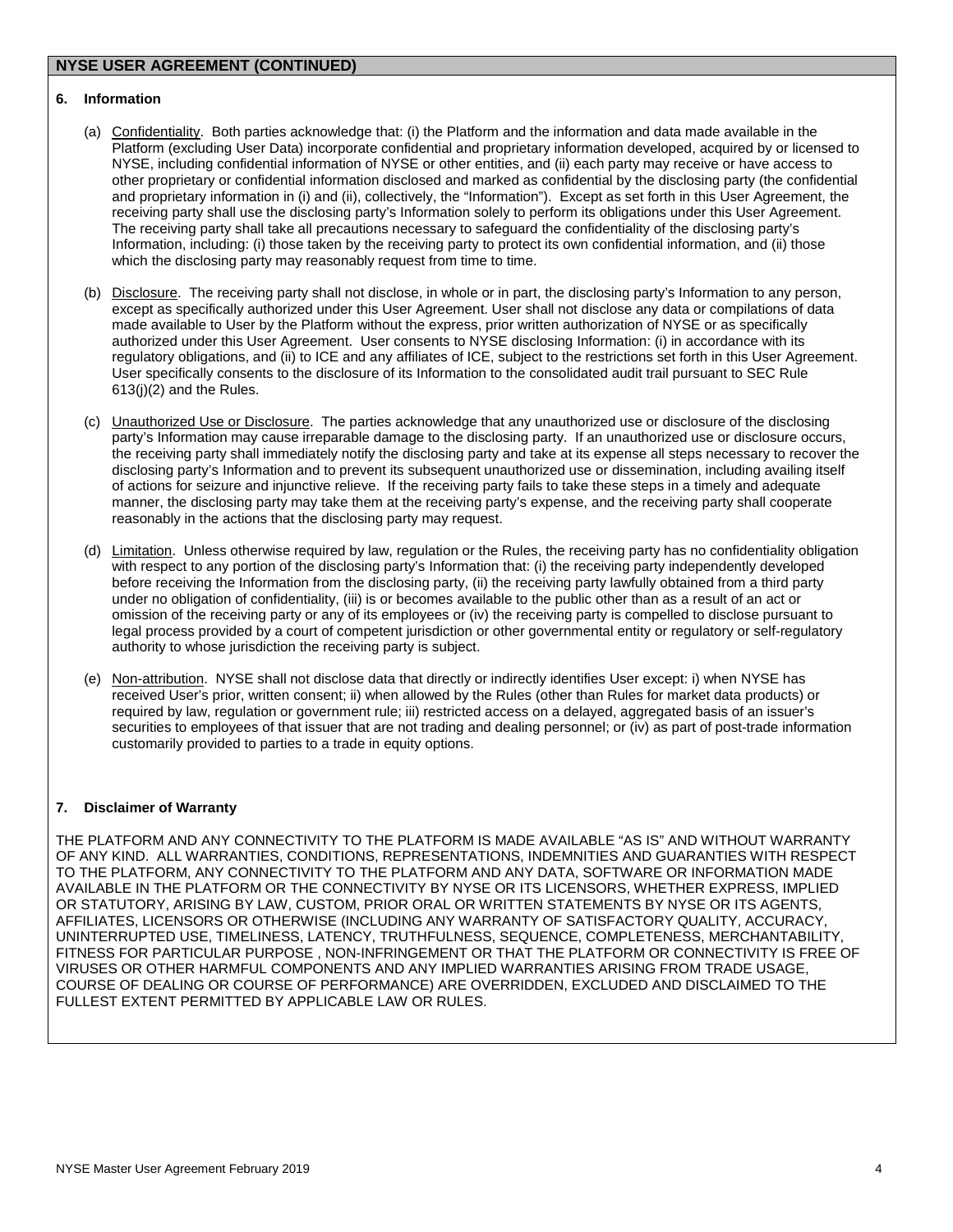# **8. No Liability for Trades**

USER UNDERSTANDS THAT: (I) NYSE IS NOT DIRECTLY OR INDIRECTLY A PARTY TO OR A PARTICIPANT IN ANY TRADE OR TRANSACTION ENTERED INTO OR OTHERWISE CONDUCTED THROUGH THE PLATFORM, AND (II) NYSE IS NOT LIABLE IN ANY MANNER TO ANY PERSON (INCLUDING THE USER AND ANY PERSON FOR WHOM THE USER IS AUTHORIZED TO TRADE OR ACT) FOR THE FAILURE OF ANY PERSON ENTERING INTO A TRADE OR TRANSACTION BY MEANS OF THE PLATFORM TO PERFORM THIS PERSON'S SETTLEMENT OR OTHER OBLIGATIONS UNDER THE TRADE OR TRANSACTION. NYSE AND ITS AGENTS, AFFILIATES AND LICENSORS ARE NOT LIABLE FOR ANY LOSSES, DAMAGES OR OTHER CLAIMS, ARISING OUT OF THE PLATFORM, ANY CONNECTIVITY TO THE PLATFORM OR THE USE OF THE PLATFORM OR ANY CONNECTIVITY TO THE PLATFORM. USER SHALL ABSORB ANY LOSSES, DAMAGES OR OTHER CLAIMS, RELATED TO A FAILURE OF THE PLATFORM TO DELIVER, DISPLAY, TRANSMIT, EXECUTE, COMPARE, SUBMIT FOR CLEARANCE AND SETTLEMENT, OR OTHERWISE PROCESS AN ORDER, MESSAGE OR OTHER DATA ENTERED INTO, OR CREATED BY, THE PLATFORM EXCEPT AS PROVIDED BY THE RULES OR APPLICABLE LAW. IF THIS SECTION IS DEEMED TO CONFLICT WITH ANY OTHER SECTION OF THIS USER AGREEMENT, THIS SECTION SUPERCEDES THE OTHER SECTION.

# **9. No Consequential Damages**

NYSE AND ITS AGENTS, AFFILIATES AND LICENSORS ARE NOT LIABLE FOR ANY LOSS, DAMAGES, CLAIM OR EXPENSE, INCLUDING ANY DIRECT, CONSEQUENTIAL, INDIRECT, SPECIAL, PUNITIVE OR INCIDENTAL DAMAGES OR LOST PROFITS, WHETHER FORESEEABLE OR UNFORSEEABLE, BASED ON USER'S CLAIMS OR THE CLAIMS OF ITS CUSTOMERS, EMPLOYEES OR AGENTS (INCLUDING CLAIMS FOR LOSS OF DATA, GOODWILL, USE OF MONEY OR CONNECTION TO OR USE OF THE PLATFORM OR ANY CONNECTIVITY TO THE PLATFORM, INTERRUPTION IN USE OR AVAILABILITY OF THE PLATFORM OR ANY CONNECTIVITY TO THE PLATFORM, STOPPAGE OF OTHER WORK OR IMPAIRMENT OF OTHER ASSETS), ARISING OUT OF OR RESULTING FROM BREACH OR FAILURE OF EXPRESS OR IMPLIED WARRANTY, BREACH OF CONTRACT, MISREPRESENTATION, NEGLIGENCE, STRICT LIABILITY IN TORT OR OTHER LEGAL OR EQUITABLE THEORY. THIS SECTION DOES NOT APPLY ONLY WHEN AND TO THE EXTENT THAT APPLICABLE LAW OR THE RULES SPECIFICALLY REQUIRES LIABILITY, DESPITE THE FOREGOING EXCLUSION AND LIMITATION.

# **10. Term and Termination**

This User Agreement is effective as of the Effective Date and remains in effect until terminated. NYSE may terminate this User Agreement, one or more Connectivity Questionnaires or one or more Session Request Forms immediately if: (i) User is in breach of this User Agreement for any reason, (ii) any representations made by User in connection with this User Agreement are or become false or misleading, (iii) NYSE determines that it is necessary to protect the Platform from abuse, degradation or material harm, (iv) NYSE determines that continued provision of access will contravene any local, state, federal or international law or regulation or (v) NYSE is notified that User is no longer a Permit Holder in good standing with NYSE or otherwise is no longer authorized to access the Platform. Either party may terminate this User Agreement, a Connectivity Questionnaire or a Session Request Form for convenience upon thirty (30) days' written notice to the other party. If User does not have at least one Connectivity Questionnaire and Session Request Form in effect, then this User Agreement automatically terminates. If this User Agreement terminates, all Connectivity Questionnaires and Session Request Forms automatically terminate. Upon the termination of this User Agreement, a Connectivity Questionnaire or a Session Request Form for any reason, all rights granted to User under this User Agreement (except for the perpetual license in Section 2(a)), the Connectivity Questionnaire or the Session Request Form, as relevant, cease. The provisions of Sections and subsections 3(d), 5, 6, 7, 8, 9, 10 and 13 survive the termination or expiration of this User Agreement for any reason. Termination of this User Agreement, a Connectivity Questionnaire or a Session Request Form does not relieve User of any obligations incurred through its connection to and use of the Platform.

### **11. Assignment**

User shall not assign, delegate or otherwise transfer this User Agreement, a Connectivity Questionnaire or a Session Request Form or any of its rights or obligations under this User Agreement, a Connectivity Questionnaire or a Session Request Form without NYSE's prior approval. NYSE may, in accordance with the requirements of the Securities Exchange Act of 1934, assign or transfer this User Agreement, Connectivity Questionnaires and Session Request Forms, or any of its rights or obligations under this User Agreement, Connectivity Questionnaires or Session Request Forms to an affiliate, successor or acquiring entity upon notice to User. Any purported assignment or delegation in violation of this Section 11 is null and void.

### **12. Force Majeure**

Without prejudice to any of NYSE's rights under the Rules, neither party is liable nor will be deemed in default for any failure or delay in its performance under this User Agreement (other than User's payment obligations) to the extent due to a cause or causes beyond its control, including acts of God or public enemy, war, terrorist act, insurrection or riot, fire, flood, explosion, earthquake, unusually severe weather, labor dispute, national emergency, or act or omission of any governing authority or agency of a governing authority.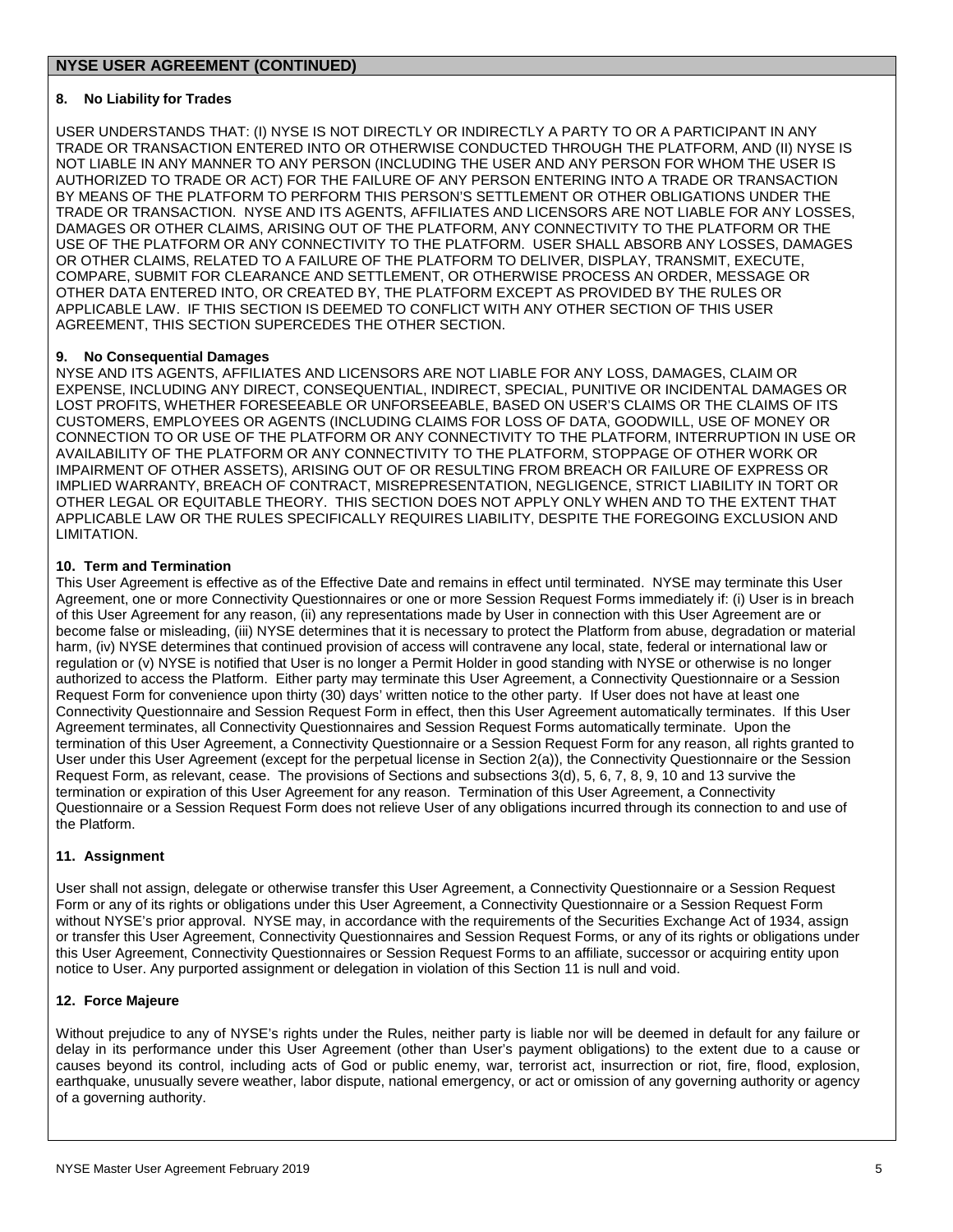#### **13. Miscellaneous**

- (a) Except as set forth in subsections 13(i) and (j), this User Agreement can only be amended by a written instrument signed by both parties. An obligation under this User Agreement can only be waived by a written instrument signed by the party waiving the obligation. The failure of NYSE at any time to enforce any provision of this User Agreement does not affect its right thereafter to require complete performance by User. This User Agreement binds each party's respective successors and permitted assigns. This User Agreement, together with all Connectivity Questionnaires, all Session Request Forms and the Rules, constitute the entire agreement between the parties with respect to connection to and use of the Platform; to the extent that there is a conflict, the following order of precedence applies: i) Rules filed with the SEC; ii) this User Agreement; iii) Connectivity Questionnaires and Session Request Forms; and iv) Rules not filed with the SEC. This User Agreement replaces prior user agreements related to User's use of the Platform, but for the avoidance of doubt does not replace, expand or limit any rights of either party under any vendor or subscriber market data agreement.
- (b) This User Agreement is governed by and shall be construed under the laws of the State of New York, without giving effect to any laws, rules or provisions that would cause the application of laws of any jurisdiction other than those of the State of New York.
- (c) The parties shall submit all controversies or claims arising out of or relating to this User Agreement, or to its breach or alleged breach, to arbitration in New York, New York administered by the American Arbitration Association in accordance with its Commercial Arbitration Rules. This requirement for arbitration does not prevent either party in accordance with subsection 6(c) from seeking interim injunctive relief in any court of competent jurisdiction in New York, New York. Judgment on the award rendered by the arbitrator(s) may be rendered by a state or federal court sitting in New York, New York, and each party submits to the personal jurisdiction of these courts for the purpose of entering any such judgment. The parties acknowledge that this User Agreement evidences a transaction involving interstate commerce, and that the United States Arbitration Act governs the interpretation and enforcement of this arbitration clause and any proceedings brought pursuant to it. The arbitrator(s), however, shall have no authority to award punitive or other damages, other than interest and fees as may be permitted by this User Agreement, not measured by the prevailing party's actual damages, and no authority to order the arbitration to proceed on behalf of a class or on behalf of any other person not a signatory to this User Agreement. The arbitrator(s) may grant injunctive and other equitable relief, but in granting any relief of any kind the arbitrator(s) may not modify or disregard the terms of this User Agreement. Neither party may bring an action arising out of this User Agreement or any breach or claimed breach of this User Agreement more than one (1) year after the cause of action arose.
- (d) If any provision of this User Agreement is held to be unenforceable, in whole or in part, that holding will not affect the validity of the other provisions of this User Agreement.
- (e) Headings in this User Agreement are for convenience only and do not form a part of this User Agreement and do not in any way modify, interpret or construe the intentions of the parties.
- (f) Nothing contained in this User Agreement will be construed as creating a partnership, joint venture or other contractual relationship between the parties.
- (g) Except as otherwise provided in this User Agreement, all notices to the parties must be sent by: (i) courier, (ii) certified mail, postage prepaid and return receipt requested, (iii) e-mail with e-mail acknowledgement of receipt or (iv) in the case of a proposed amendment, circular issued to Users generally. All notices must be sent to the notice address listed on the last page of this User Agreement. Either party may change its designated notice recipient by notice to the other party.
- (h) Except for NYSE's affiliates, there are no third party beneficiaries to this User Agreement.
- (i) NYSE may, in its sole discretion, immediately amend any provision of this User Agreement, any Connectivity Questionnaire and any Session Request Form by notice to the User, where failure to do so will or would be likely to give rise to a breach of the rules or regulations of an applicable regulatory authority by NYSE. The User expressly agrees that this provision is a condition of this User Agreement and is necessary to ensure that regulatory compliance is maintained by NYSE at all times.